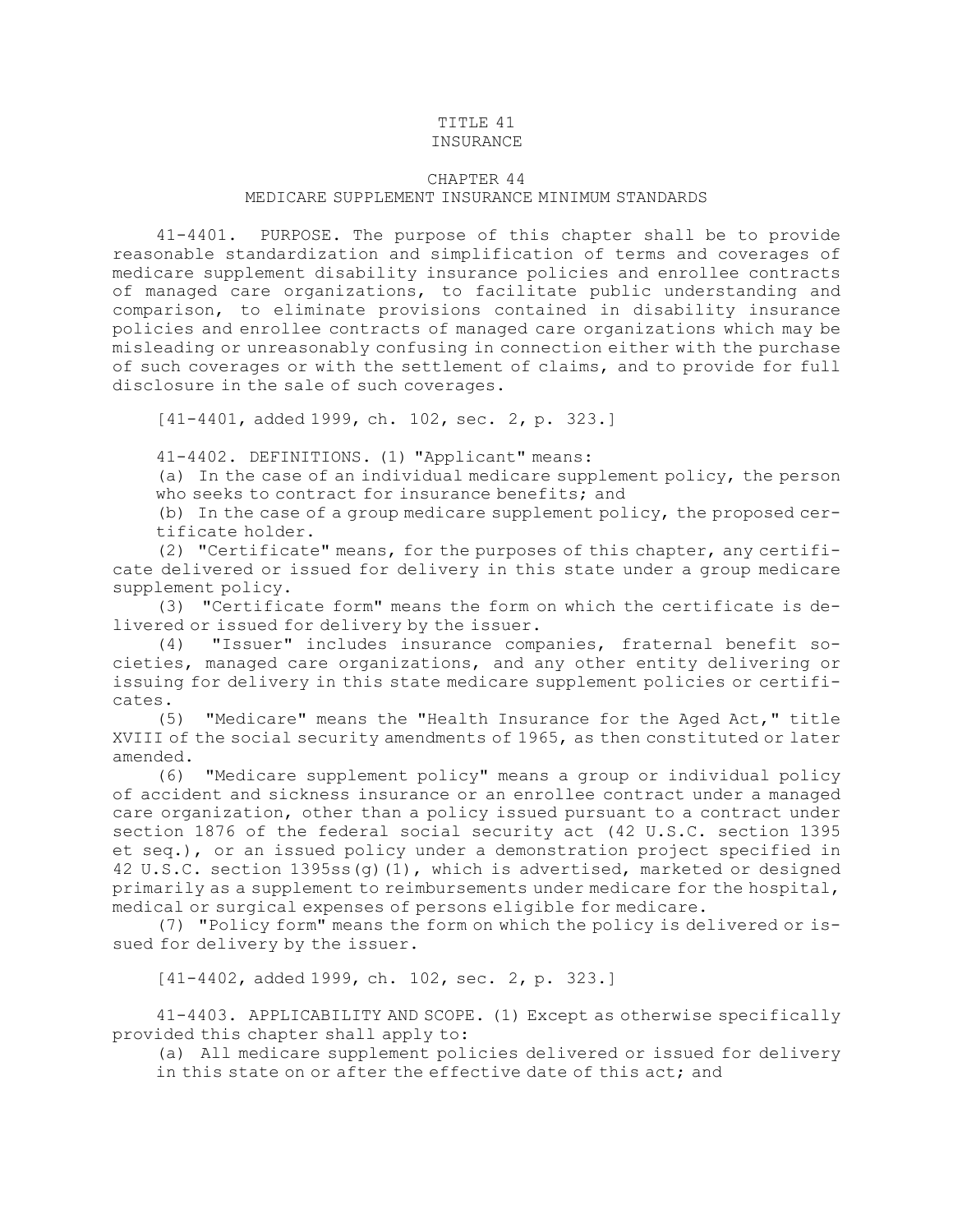(b) All certificates issued under group medicare supplement policies, which certificates have been delivered or issued for delivery in this state.

(2) This chapter shall not apply to <sup>a</sup> policy of one (1) or more employers or labor organizations, or of the trustees of <sup>a</sup> fund established by one (1) or more employers or labor organizations, or combination thereof, for employees or former employees or <sup>a</sup> combination thereof, or for members or former members, or <sup>a</sup> combination thereof, of the labor organizations.

(3) Except as otherwise specifically provided in section  $41-4406(4)$  $41-4406(4)$ , Idaho Code, the provisions of this chapter are not intended to prohibit or apply to insurance policies or health care benefit plans, including group conversion policies, provided to medicare eligible persons when the policies are not marketed or held to be medicare supplement policies or benefit plans.

[41-4403, added 1999, ch. 102, sec. 2, p. 324.]

41-4404. STANDARDS FOR POLICY PROVISIONS AND AUTHORITY TO PROMULGATE RULES. (1) No medicare supplement policy or certificate in force in this state shall contain benefits that duplicate benefits provided by medicare.

(2) Notwithstanding any other provision of law of this state, <sup>a</sup> medicare supplement policy or certificate shall not exclude or limit benefits for loss incurred more than six (6) months from the effective date of coverage because it involved <sup>a</sup> preexisting condition. The policy or certificate shall not define <sup>a</sup> preexisting condition more restrictively than <sup>a</sup> condition for which medical advice was given or treatment was recommended by or received from <sup>a</sup> physician within six (6) months before the effective date of coverage.

(3) The director may adopt reasonable rules to establish specific standards for policy provisions of medicare supplement policies and certificates. The standards shall be in addition to and in accordance with applicable laws of this state, including [chapter](https://legislature.idaho.gov/statutesrules/idstat/Title41/T41CH21) 21, title 41, Idaho Code, disability insurance policies. No requirement of the insurance code relating to minimum required policy benefits, other than the minimum standards contained in this chapter, shall apply to medicare supplement policies and certificates. The standards may cover but not be limited to:

(a) Terms of renewability;

(b) Initial and subsequent conditions of eligibility, including an annual period during which <sup>a</sup> policyholder may terminate an existing medicare supplement policy and be eligible to purchase any other comparable or lesser medicare supplement policy on <sup>a</sup> guaranteed issue basis;

- (c) Nonduplication of coverage;
- (d) Probationary periods;
- (e) Benefit limitations, exceptions and reductions;
- (f) Elimination periods;
- (g) Requirements for replacement;
- (h) Recurrent conditions;
- (i) Definition of terms;
- (j) Open enrollment; and

(k) Attained age rating prohibited; issue age rating prohibited for policies issued after February 28, 2022; and community rating permitted.

(4) The director may adopt reasonable rules to establish minimum standards for benefits, claims payment, marketing practices and compensation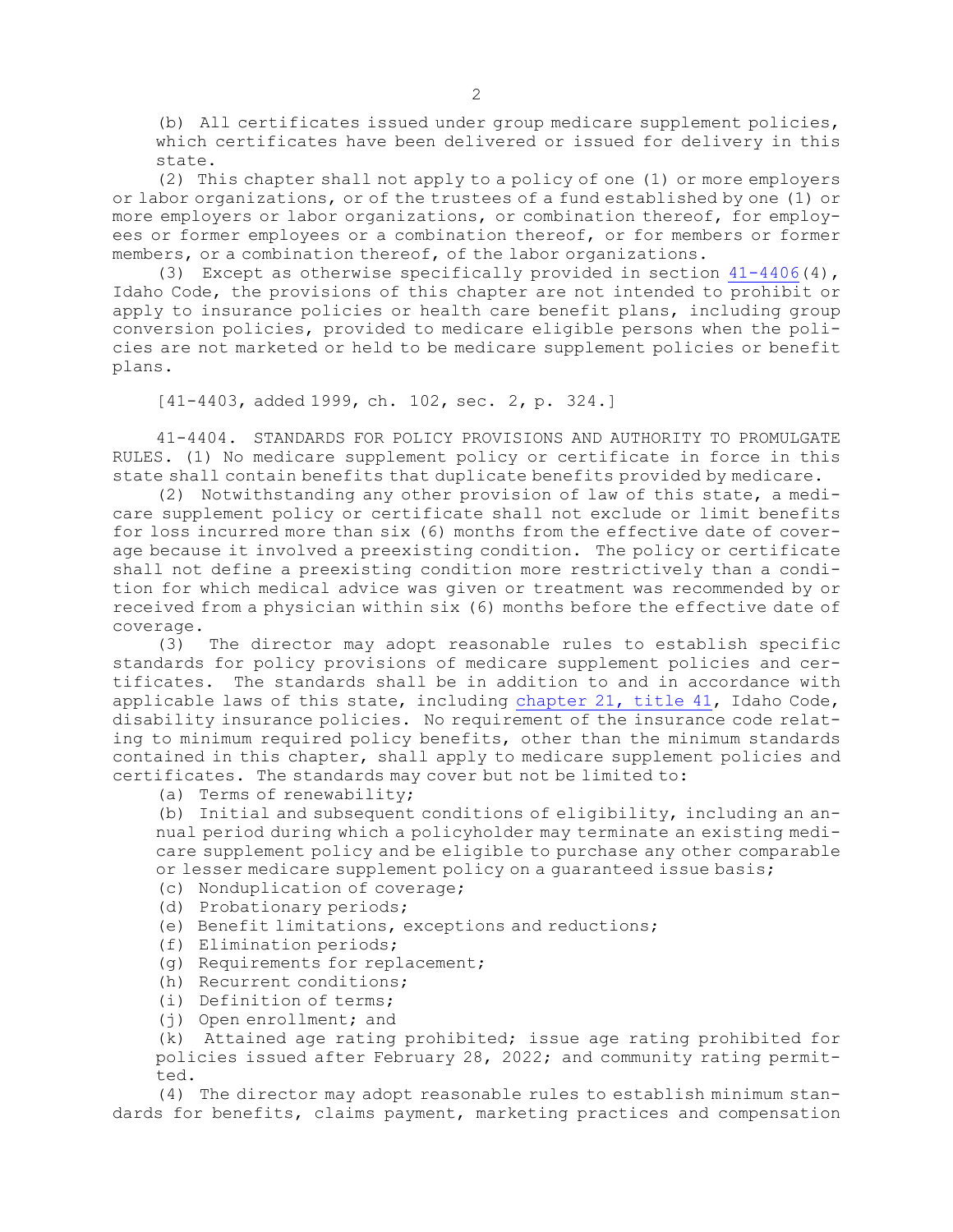arrangements, and reporting practices for medicare supplement policies and certificates.

(5) The director may adopt from time to time reasonable rules necessary to conform medicare supplement policies and certificates to the requirements of federal law and regulations promulgated thereunder, including but not limited to:

(a) Requiring refunds or credits if the policies or certificates do not meet loss ratio requirements;

(b) Establishing <sup>a</sup> uniform methodology for calculating and reporting loss ratios;

(c) Assuring public access to all policies, premiums and loss ratio information of issuers of medicare supplement insurance;

(d) Establishing <sup>a</sup> process for approving or disapproving policy forms and certificate forms and proposed premium increases;

(e) Establishing <sup>a</sup> policy for holding public hearings prior to approval of premium increases; and

(f) Establishing standards for medicare select policies and certificates.

(6) The director may adopt reasonable rules that specify prohibited policy provisions not otherwise specifically authorized by statute that, in the opinion of the director, are unjust, unfair, or unfairly discriminatory to any person insured or proposed to be insured under <sup>a</sup> medicare supplement policy or certificate.

[41-4404, added 1999, ch. 102, sec. 2, p. 324; am. 2021, ch. 274, sec. 1, p. 826.]

41-4405. LOSS RATIO STANDARDS. Medicare supplement policies shall return to policyholders benefits which are reasonable in relation to the premium charged. The director may issue reasonable rules to establish minimum standards for loss ratios of medicare supplement policies on the basis of incurred claims experience, or incurred health care expenses where coverage is provided by <sup>a</sup> managed care organization on <sup>a</sup> service rather than reimbursement basis, and earned premiums in accordance with accepted actuarial principles and practices.

[41-4405, added 1999, ch. 102, sec. 2, p. 325.]

41-4406. DISCLOSURE STANDARDS. (1) In order to provide for full and fair disclosure in the sale of medicare supplement policies, no medicare supplement policy or certificate shall be delivered in this state unless an outline of coverage is delivered to the applicant at the time application is made.

(2) The director may prescribe the format and content of the outline of coverage required by this section. For purposes of this section, "format" means style, arrangements and overall appearance, including such items as the size, color and prominence of type and arrangement of text and captions. The outline of coverage shall include:

(a) <sup>A</sup> description of the principal benefits and coverage provided in the policy;

(b) <sup>A</sup> statement of the renewal provisions, including any reservation by the issuer of <sup>a</sup> right to change premiums;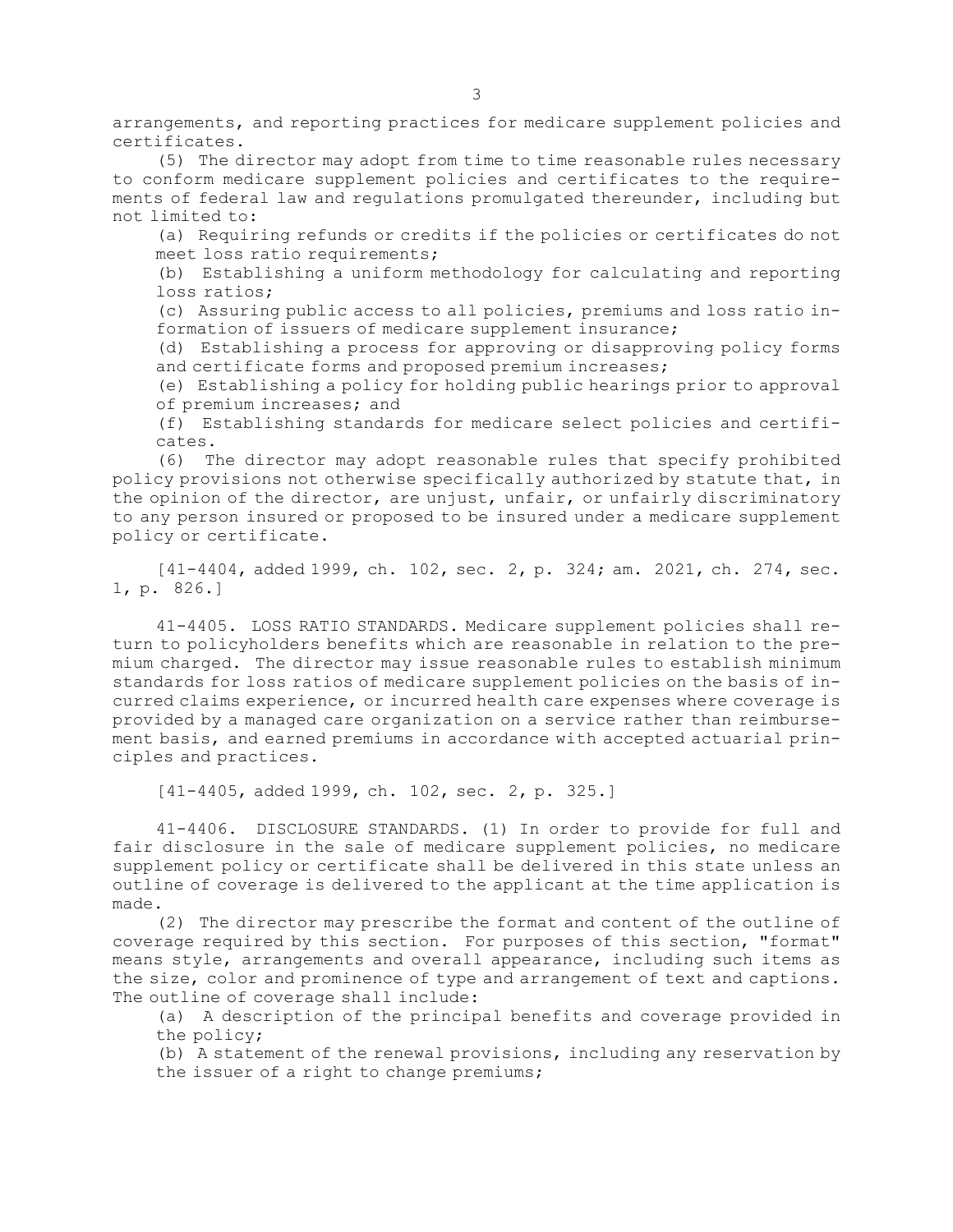(c) <sup>A</sup> statement that the outline of coverage is <sup>a</sup> summary of the policy issued or applied for and that the policy should be consulted to determine governing contractual provisions.

(3) The director may prescribe by rule <sup>a</sup> standard form and the contents of an informational brochure for persons eligible for medicare, which is intended to improve the buyer's ability to select the most appropriate coverage and improve the buyer's understanding of medicare. Except in the case of direct response insurance policies, the director may require by rule that the informational brochure be provided to any prospective insureds eligible for medicare concurrently with delivery of the outline of coverage. With respect to direct response insurance policies, the director may require by rule that the prescribed brochure be provided upon request to any prospective insureds eligible for medicare, but in no event later than the time of policy delivery.

(4) The director may adopt rules for captions or notice requirements, determined to be in the public interest and designed to inform prospective insureds that particular insurance coverages are not medicare supplement coverages, for all accident and sickness insurance policies sold to persons eligible for medicare, other than:

- (a) Medicare supplement policies; or
- (b) Disability income policies.

(5) The director may adopt reasonable rules to govern the full and fair disclosure of the information in connection with the replacement of accident and sickness policies, or certificates by persons eligible for medicare.

[41-4406, added 1999, ch. 102, sec. 2, p. 325.]

41-4407. NOTICE OF FREE EXAMINATION. Medicare supplement policies and certificates shall have <sup>a</sup> notice prominently printed on the first page of the policy or certificate or attached thereto stating in substance that the applicant shall have the right to return the policy or certificate within thirty (30) days of its delivery and to have the premium refunded if, after examination of the policy or certificate, the applicant is not satisfied for any reason. <sup>A</sup> refund made pursuant to this section shall be paid directly to the applicant by the issuer in <sup>a</sup> timely manner.

[41-4407, added 1999, ch. 102, sec. 2, p. 326.]

41-4408. FILING REQUIREMENTS FOR ADVERTISING. Every issuer of medicare supplement insurance policies or certificates in this state shall provide <sup>a</sup> copy of any medicare supplement advertisement intended for use in this state whether through written, radio or television medium to the director of the Idaho department of insurance for review or approval by the director to the extent it may be required under state law.

[41-4408, added 1999, ch. 102, sec. 2, p. 326.]

41-4409. ADMINISTRATIVE PROCEDURES. Rules adopted pursuant to this chapter shall be subject to the provisions of [chapter](https://legislature.idaho.gov/statutesrules/idstat/Title67/T67CH52) 52, title 67, Idaho Code.

[41-4409, added 1999, ch. 102, sec. 2, p. 327.]